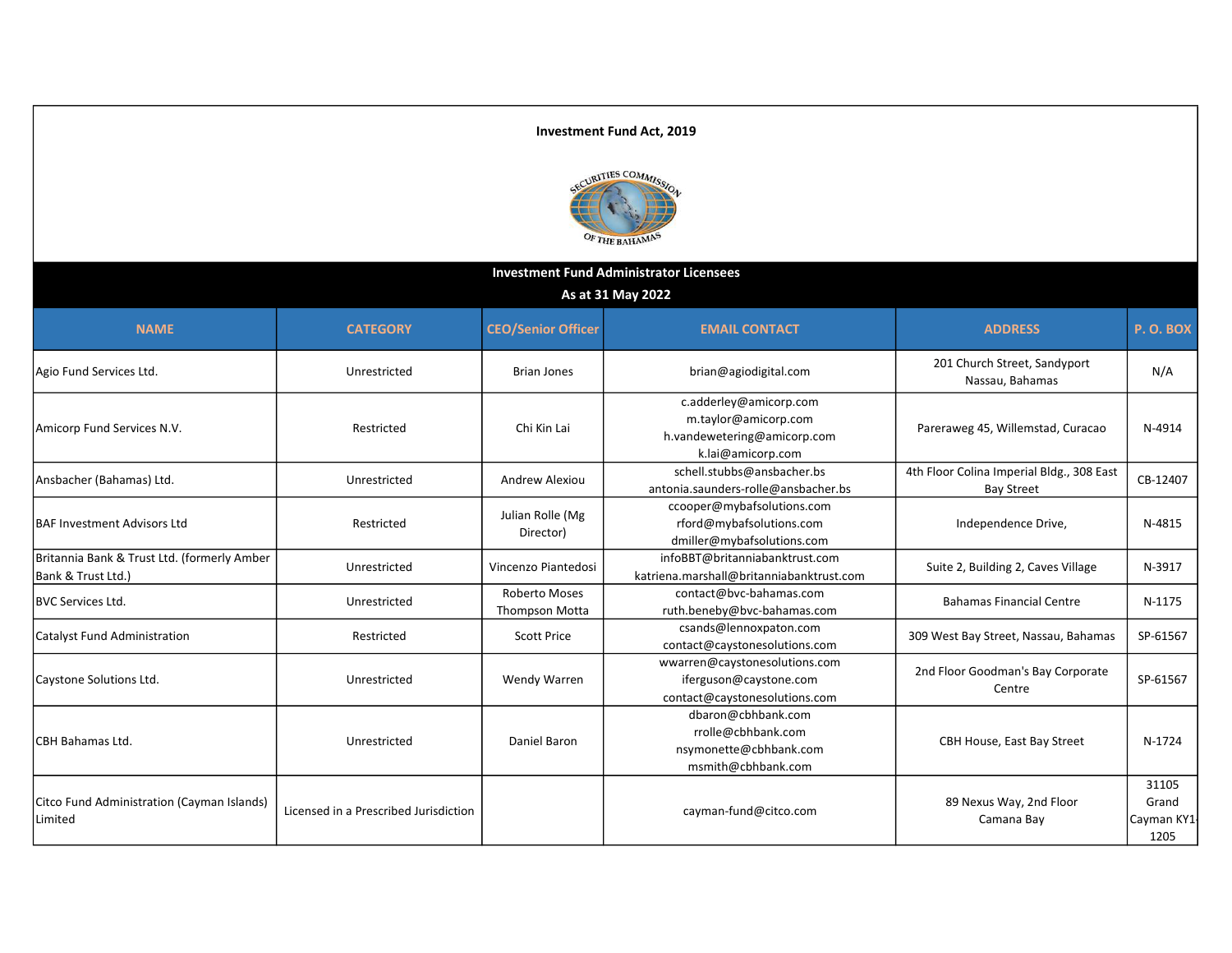#### Investment Fund Act, 2019 URITIES COMMISS OF THE BAHAMA Investment Fund Administrator Licensees As at 31 May 2022 NAME CATEGORY CEO/Senior Officer EMAIL CONTACT ADDRESS ADDRESS P.O. BOX 3399 Citco Fund Services (Bermuda) Limited Licensed in a Prescribed Jurisdiction | Citco Com | O'Hara House, 3 Bermudiana Road Hamilton, Hamilton HM08 - Bermuda HMPX - Bermuda miles.evans@clairmonttrust.com Clairmont Trust Company Limited **No. 1. Interventional Clairmont Trust Company Limited** Miles Evans ctclcompliance@clairmonttrust.com #5 Pineapple Grove, Lyford Cay | SP-64284 wanda.maycock@clairmonttrust.com Colina Financial Advisors Ltd **Colina Financial Advisors Ltd** Unrestricted Anthony Ferguson aferguson afterguson a<br>Colina Financial Advisors Ltd **Anthony Example 2006** 308 East Bay, East Bay Street CB-12407 Coralisle Pension Services (Bahamas) Ltd. Natural Restricted Restricted Larry Gibson larry.gibson@cgcoralisle.com<br>Coralisle derek.smith@cgcoralisle.com Atlantic House, Collins Avenue | SS-6246 peter.waller@credit-suisse.com marcio.macedo@credit-suisse.com 3rd Floor, Bahamas Financial Centre, Credit Suisse AG, Nassau Branch Theory Christen Christened Peter Waller Shirley & Charlotte St. N-4928 list.csnbnotice@credit-suisse.com jeunesse.osadebaybullard@credit-suisse.com dfsexecutive@deltecfunds.com Deltec Fund Services Limited Unrestricted Paul Winder sas@deltecbank.com Deltec House Western Road N-3229 scooke@deltecbank.com Dominion Management Services Limited Unrestricted Paul Moss pmoss@dominion-bs.com #60 Montrose Avenue N-9932 Loyalist Plaza, Don Mackay Boulevard, Elco Securities Limited **Elco Securities Limited** info@elco-bank.com Loyalist Fiaza, Dolf Mackay Boulevard, AB-20377<br>Marsh Harbour, Abaco. The Bahamas isaac@elco-bank.com mdean@equitybahamas.com cburrows@equitybahamas.com Equity Trust House, Caves Village, West Equity Bank Bahamas Limited **Noting the University Contracts** Christmas Dillon Dean N-10697 ddean@equitybahamas.com Bay Street rnewton@equitybahamas.com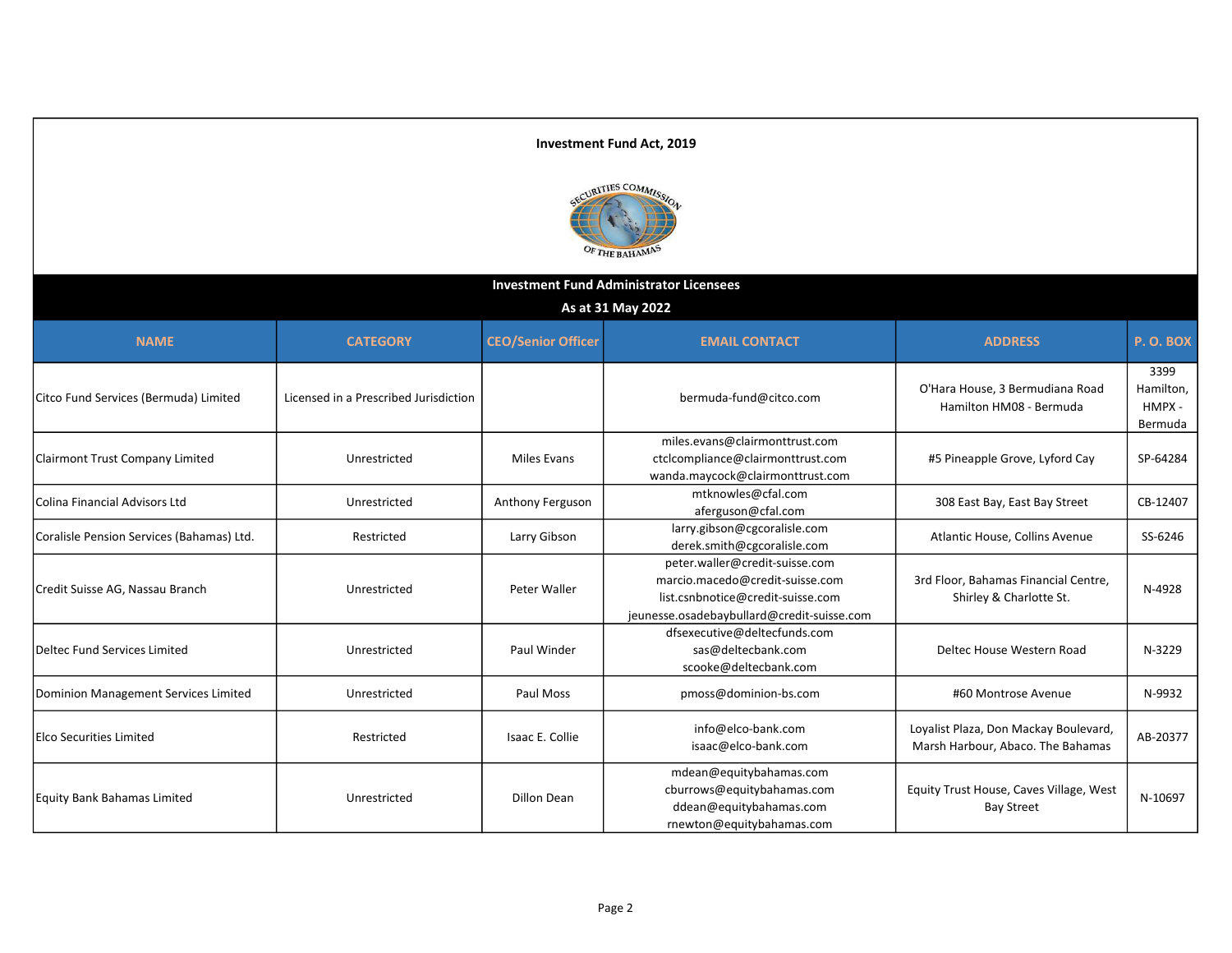

| <b>Investment Fund Administrator Licensees</b>                  |                 |                           |                                                                                                                               |                                                                                            |          |  |
|-----------------------------------------------------------------|-----------------|---------------------------|-------------------------------------------------------------------------------------------------------------------------------|--------------------------------------------------------------------------------------------|----------|--|
| As at 31 May 2022                                               |                 |                           |                                                                                                                               |                                                                                            |          |  |
| <b>NAME</b>                                                     | <b>CATEGORY</b> | <b>CEO/Senior Officer</b> | <b>EMAIL CONTACT</b>                                                                                                          | <b>ADDRESS</b>                                                                             | P.O.BOX  |  |
| Equity Investment Fund Services Limited                         | Unrestricted    | L. Michael Dean           | mdean@equityinvestfunds.com<br>cburrows@equityinvestfunds.com<br>ddean@equityinvestfunds.com<br>mtaylor@equityinvestfunds.com | Equity Trust House, Caves Village, West<br><b>Bay Street</b>                               | N-10697  |  |
| FirstCaribbean International Trust Company<br>(Bahamas) Limited | Unrestricted    | Perry Rolle               | perry.rolle@cibcfcib.com<br>joan.rahming@cibcfcib.com<br>oscar.rolle@cibcfcib.com                                             | Goodman's Bay Corporate Centre                                                             | N-3933   |  |
| Fitpart Fund Administration Services Ltd.                       | Unrestricted    | Fernando Prado            | fernando@fitpart.com.br<br>bethell@fitpart.bs<br>iferguson@caystonesolutions.com                                              | Bahamas Financial Center, 4th floor,<br>Charlotte & Shirley Street                         | CB-13515 |  |
| FundHaven Ltd.                                                  | Restricted      | Keith Kelty               | keith@fundhaven.com                                                                                                           | Offices at Old Fort Bay, Building Four,<br>Suite 201                                       | N-4822   |  |
| <b>Gamma Fund Services Ltd</b>                                  | Restricted      | <b>Beverly Rahming</b>    | info@gammafundservices.com<br>beverley@gammafundservices.com                                                                  | #7 Pineapple Grove, Western Road, Lyford<br>Cay                                            | SS-19027 |  |
| <b>Genesis Fund Services Limited</b>                            | Unrestricted    | Antoine Bastian           | abastian@genesisfundservices.com<br>compliance@genesisfundservices.com                                                        | 5th Floor, 308 East Bay Street                                                             | N-9058   |  |
| <b>Global Service Solutions Ltd.</b>                            | Restricted      | Hans Schopper             | global@leadingservices.net                                                                                                    | 2nd Terrace West Centerville                                                               | N-8195   |  |
| Green Cay Advisory Ltd.                                         | Unrestricted    | Joseph Byrne              | jb@greencay.com.bs                                                                                                            | Building #2, Caves Village                                                                 | N-7776   |  |
| Intertrust (Bahamas) Limited                                    | Unrestricted    | Kimika Roberts            | Kimika.Roberts@intertrustgroup.com<br>BSFunds@intertrustgroup.com                                                             | Providence House, East Wing, East<br>HillStreet                                            | CB-12399 |  |
| lItau Bank & Trust Bahamas Ltd.                                 | Unrestricted    | Jose Angelo Toniolo       | jose.toniolo@itau.us<br>cheryl.fox@itau.us<br>anastacia.hepburn@itau.us<br>mellisa.solomon@itau.us                            | Annex 31B, Second Floor, East Bay Street                                                   | N-3930   |  |
| J. Safra Sarasin Asset Management<br>(Bahamas) Ltd.             | Restricted      | Daniel Kamkhaji           | daniel.kamkhaji@jsafrasarasin.com<br>bernard.young@jsafrasarasin.com<br>israel.borba@jsafrasarasin.com                        | Lyford Financial Centre Building 2,<br>Western Road, New Providence, The<br><b>Bahamas</b> | CB-10988 |  |
| Leno Corporate Services Limited                                 | Unrestricted    | Sean Longley              | slongley@lenobahamas.com<br>jbostwick@lenobahamas.com                                                                         | 2nd Floor, Pineapple Place                                                                 | N-8339   |  |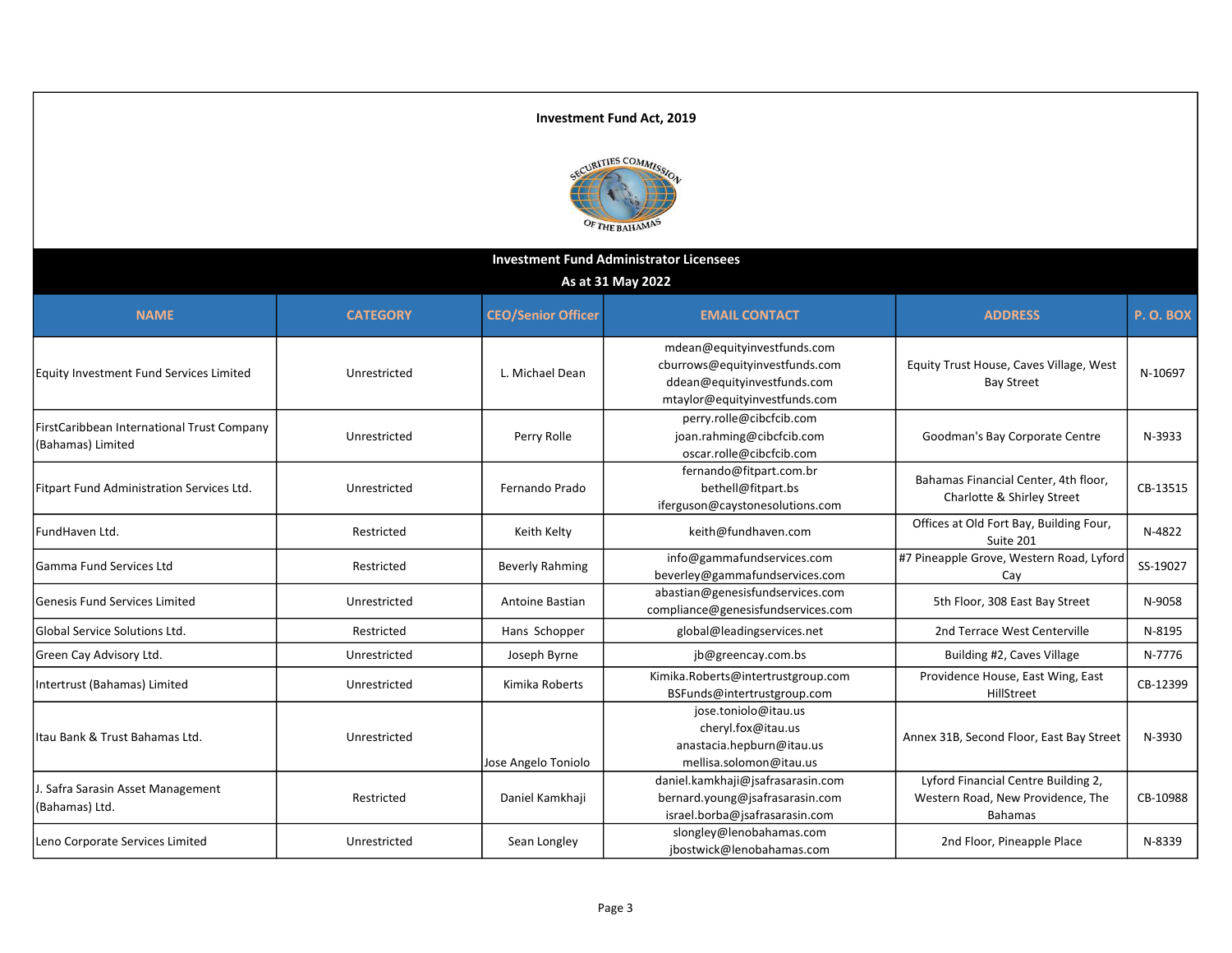

| <b>Investment Fund Administrator Licensees</b>                  |                                       |                                                   |                                                                                                             |                                                                                   |                        |  |
|-----------------------------------------------------------------|---------------------------------------|---------------------------------------------------|-------------------------------------------------------------------------------------------------------------|-----------------------------------------------------------------------------------|------------------------|--|
| As at 31 May 2022                                               |                                       |                                                   |                                                                                                             |                                                                                   |                        |  |
| <b>NAME</b>                                                     | <b>CATEGORY</b>                       | <b>CEO/Senior Officer</b>                         | <b>EMAIL CONTACT</b>                                                                                        | <b>ADDRESS</b>                                                                    | P.O.BOX                |  |
| Lombard Odier & Cie (Bahamas) Limited                           | Restricted                            | <b>Renaud Vielfaure</b>                           | r.vielfaure@lombardodier.com<br>n.dean@lombardodier.com<br>r.wilson@lombardodier.com                        | Goodman's Bay Corporate Centre, 2nd<br>Floor                                      | N-4938                 |  |
| Lucayas Bank Ltd. (formerly Private<br>Investment Bank Limited) | Unrestricted                          | Peter Butler                                      | omar.rossi@lucayasbank.com<br>general-management@lucayasbank.com<br>peter.butler@lucayasbank.com            | Devonshire House, Queen Street                                                    | N-3918                 |  |
| MUFG Fund Services (Cayman) 2 Limited                           | Licensed in a Prescribed Jurisdiction | N/A                                               | kelly.edwards@mufgfs.com                                                                                    | 1496 Bedford Highway<br>4th Floor, Bedford Tower<br>Bedford, NS B4A 1E5<br>Canada | N/A                    |  |
| Maitland Luxembourg S.A.                                        | Licensed in a Prescribed Jurisdiction | N/A                                               | irma.pakasiute@maitlandgroup.com<br>aline.mbapou@maitlandgroup.com                                          | 58, Rue Charles Martel, L-2134                                                    | N/A                    |  |
| MMG Fund Services (Bahamas) Ltd.                                | Unrestricted                          | Laverne Thompson                                  | laverne.thompson@morimor.com<br>kaylisa.adderley@morimor.com<br>nicholette.farrington@morimor.com           | Suite 102, Saffrey Square, Bay Street &<br><b>Bank Lane</b>                       | CB-13937               |  |
| Pictet Bank & Trust Ltd.                                        | Unrestricted                          | Alberto Valenzuela                                | nas regulators@pictet.com<br>nas finance@pictet.com                                                         | West Bay Street & Blake Road                                                      | N-4837                 |  |
| RF Bank and Trust (Bahamas) Ltd                                 | Unrestricted                          | <b>Michael Anderson</b>                           | michael.anderson@rfgroup.com<br>theresa.glinton@rfgroup.com                                                 | Fidelity Financial Centre, 51 Frederick<br>Street                                 | N-4853                 |  |
| SEI Investments Global Funds Services                           | Restricted                            | Keith Dietel; Bridget<br>Sudall; Stephen<br>Meyer | kdietel@seic.com<br>bsudall@seic.com; smeyer@seic.com                                                       | 1 Freedom Valley Drive, Oaks Pensylvania<br><b>USA 19456</b>                      | N/A                    |  |
| Sterling (Bahamas) Limited                                      | Unrestricted                          | Alan Cole                                         | acole@sterling-bahamas.com<br>mbain@sterling-bahamas.com                                                    | Suite 205A, Saffrey Square, Bay Street                                            | N-9934                 |  |
| Sudrania Fund Services Corp                                     | Licensed in a Prescribed Jurisdiction | N/A                                               | nilesh.sudrania@sudrania.com                                                                                | 633 Rogers St, Suite 106, Downers Grove,<br>Illinois, Chicago                     | 60515<br><b>U.S.A.</b> |  |
| Suntera (Bahamas) Limited                                       | Unrestricted                          | Deidree Bain                                      | deidree.bain@suntera.com<br>lashan.pratt@suntera.com<br>candace.thompson@suntera.com<br>bahamas@suntera.com | 9 Pineapple House, Western Road, Lyford<br>Cay                                    | N-3026                 |  |